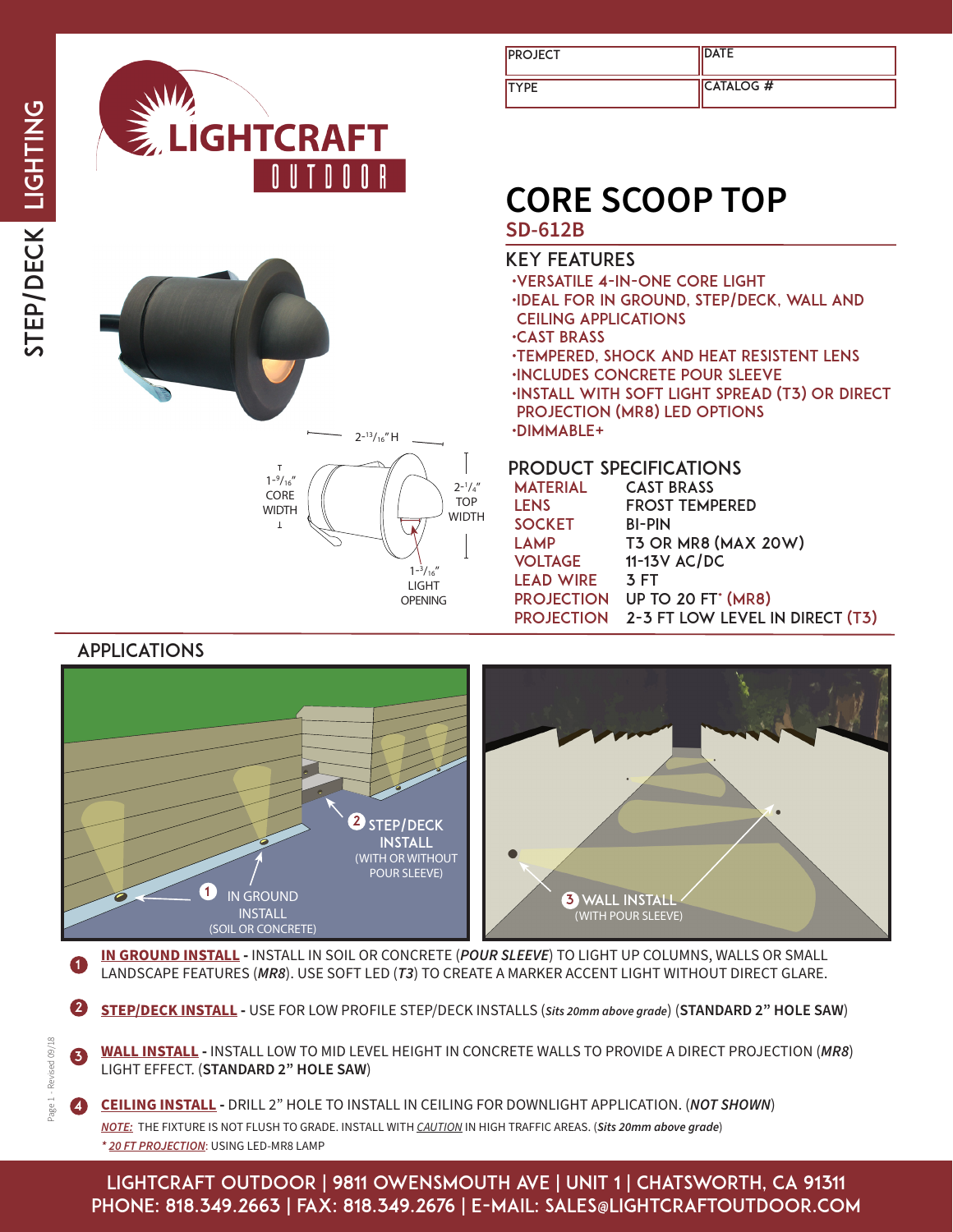

| <b>PROJECT</b> | <b>DATE</b>       |
|----------------|-------------------|
| <b>ITYPE</b>   | <b>ICATALOG #</b> |

SD-612B fixture configuration finish STEP<sub>1</sub> **NBZ** 

nbz natural bronze



### **SPECIFYING YOUR LED**

For soft light spread specify **SOFT LED** (*T3*) and for projected light illumination specify **DIRECT PROJECTED LED** (*MR8*)



\*PRIMARY SIDE DIMMING: Requires LED magnetic low voltage (MLV) or LED electronic low voltage (ELV) dimmable transformer and compatible LED dimmer (MLV OR ELV) + Fully tested with Lutron Diva (DVLV-600P) dimmer and Lightcraft dimmable transformers

+ Lumens calculated at 3000K

(-5% for 2700K)

lightcraft outdoor | 9811 owensmouth ave | unit 1 | chatsworth, ca 91311 phone: 818.349.2663 | fax: 818.349.2676 | e-mail: sales@lightcraftoutdoor.com